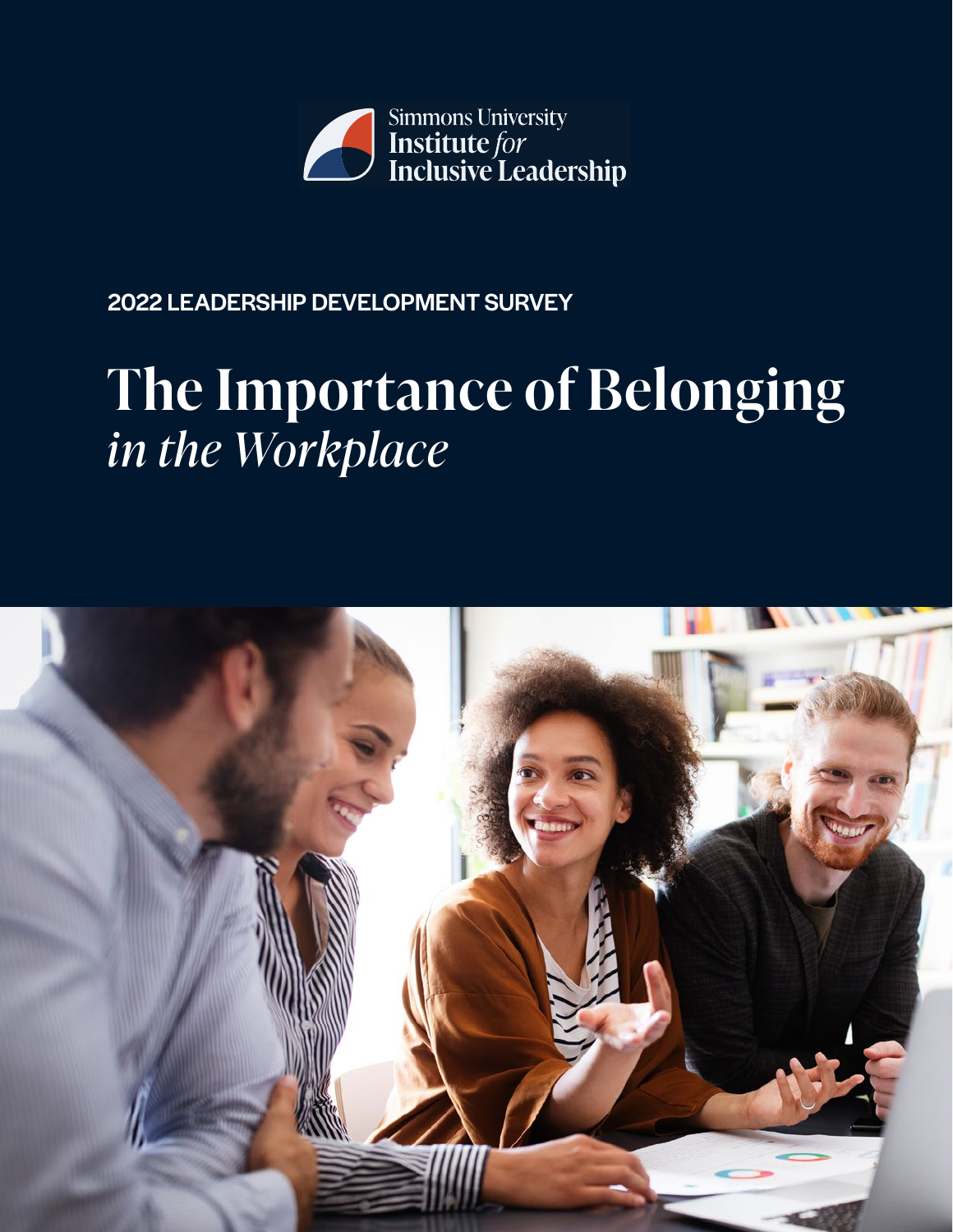# **Executive Summary**

**Belonging is a hot topic for HR and DEI teams, as organizations realize that without belonging, their efforts for diversity, equity and inclusion aren't having the intended impact. Our study points to practical actions individuals, managers and organizations can take to increase belonging, as well as providing a clearer understanding of why belonging matters.**

**Belonging matters:** 90% of our respondents agree that a sense of belonging is important in the workplace.

Most people feel a sense of belonging at work: A great majority of our respondents (82%) say they feel like they belong.

There are significant differences based on race/ethnicity: White respondents have the highest ratings, followed by Asian respondents and then Black respondents.

Working collaboratively and being authentic are more important than sharing social identity: Sharing a common social identity is among the lowest rated of 11 possible factors that contribute to a sense of belonging at work (it is the lowest rated for White and Asian respondents, and in the bottom three for Black respondents).

**Tools for cultivating belonging:** Data and insights from this study offer practical tools and actionable next steps to support individuals, managers, and organizations in fostering a sense of belonging at work.

say that when they are at work, they feel that they

We sent the survey to

belong.

responded.



**"I was making plans to leave my industry. ...Before quitting, I took a risk and joined a new group that was much more inclusive. Now I feel a fire to stick around and show that I have so much to give. I have no desire to leave now."**

### **INSIDE**

#### **WHY**

The benefits of belonging at work **p. 3**

#### **WHO**

Sense of belonging varies significantly based on race/ethnicity **p. 4**

#### **WHAT**

What does it mean to belong at work? **p. 7**

#### **HOW**

Fostering a sense of belonging at work **p. 9** Belonging is also a personal choice **p. 12**

#### **TOOLS**

For individuals **p. 14** For managers **p. 15** For organizations **p. 16**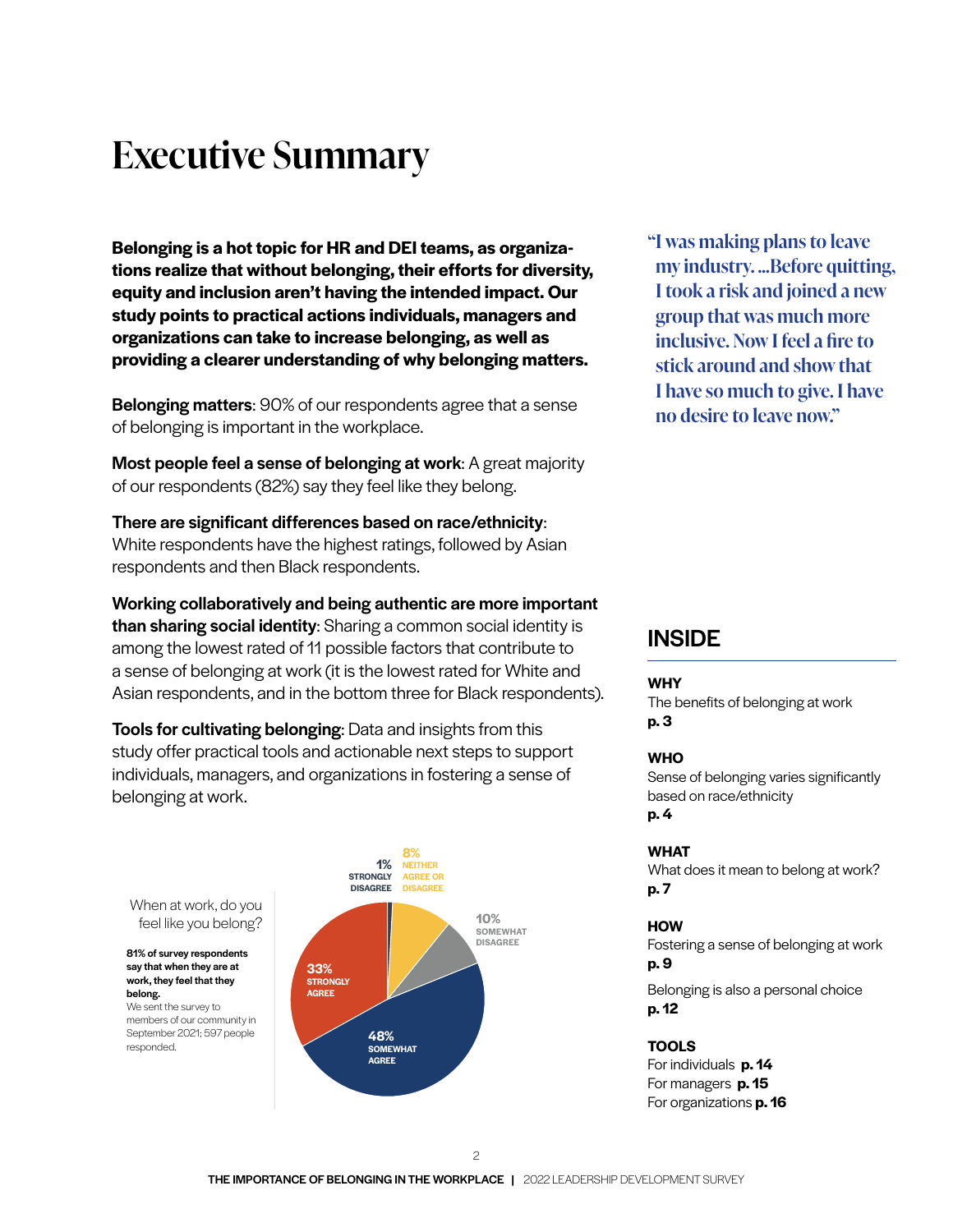## **WHY**

# **The benefits of belonging at work**

**Key finding:** When employees feel a sense of belonging at work, it benefits both the individual and the organization.

**Employees who feel a sense of belonging report feeling more engaged and confident, and are more likely to go "above and beyond" for their organization.** 

#### **A sense of belonging is important at work**

90% of our respondents agree that a sense of belonging is important in the workplace. In fact, almost half (47%) agree that it's extremely important. The remaining 10% said it's somewhat important, with none saying it isn't important at all.

#### **Belonging is good for the individual**

According to our respondents, when they feel a sense of belonging, they are more engaged, confident, inspired and happier. They also feel more connected to their colleagues.

#### **It's also good for the organization**

These feelings translate to positive outcomes for the organization. The top answers to, "What is the impact when you feel like you belong," are:

- I am more likely to go "above and beyond" for my organization
- I am more able to do my best work
- I build stronger relationships with my colleagues
- I am more productive
- I am more effective
- I am more committed to staying with my organization

These results point to the importance of fostering a sense of belonging as a key tool, especially during a global pandemic when many employees are feeling burnout, and organizations are continuing to feel the impacts of the "great resignation."

When you're at work, how important is it for you to feel like you belong?



EXTREMELY VERY MODERATELY SLIGHTLY NOT AT ALL

How do you feel when you have a sense of belonging at work?



What is the impact when you feel like you belong?

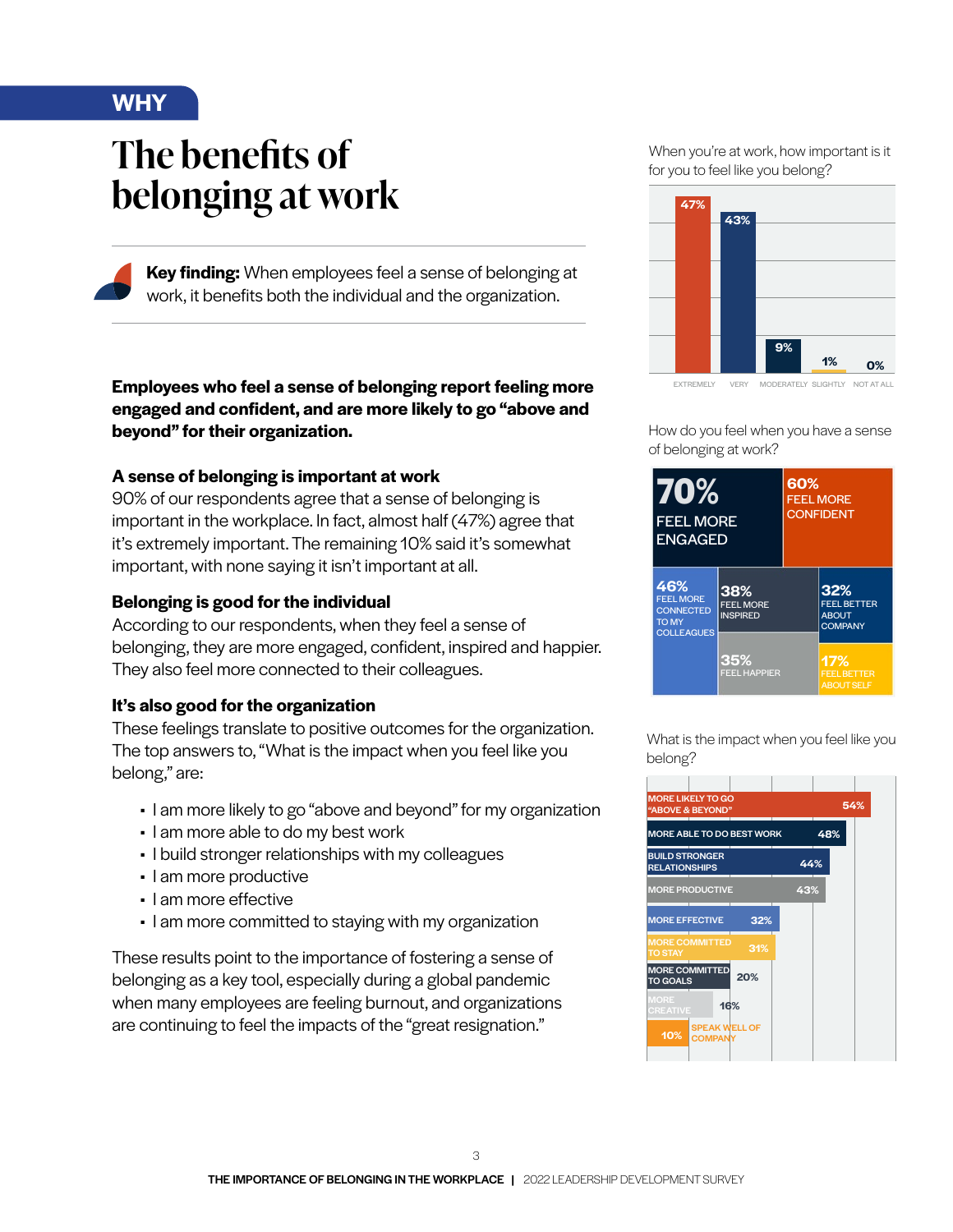### **WHO**

# **Sense of belonging varies significantly based on race/ ethnicity**

**Key findings:** A strong majority of our respondents feel that they belong. However, the numbers are significantly lower for Asian<sup>1</sup> and especially for Black respondents than for White respondents.

#### **Most respondents report feelings of belonging**

Overall, 82% of respondents agree with the statement, "At work, I feel like I belong," with 33% strongly agreeing and 49% somewhat agreeing. In addition, 83% of respondents say their organization does at least a moderately good job of supporting their sense of belonging, with 38% saying they do very well, and 13% saying extremely well. A full 90% agree that their co-workers make them feel they belong, and 84% of respondents say their immediate manager makes them feel that they belong. We were curious whether the gender of the manager would have any impact on these perceptions, but we didn't see any significant differences.<sup>2</sup>

**"I have recently been added to a workstream where I am the only White woman on a team of all Black women. It has been humbling to experience my sense of not belonging 100% to this group. They are not overtly excluding me at all, but when meetings open up with them sharing about personal experiences that relate to their culture - I am appreciative of how they must feel in 99% of their meetings. I wish more of us from the majority populations could experience this first hand."**

- Hispanic, Latinx, or Spanish (For example: Mexican, Cuban, Dominican, Colombian, etc.) 3%
- Prefer to self-describe/prefer not to say 3%
- Native Hawaiian or Pacific Islander (For example: Samoan, Native Hawaiian, Chamorro, etc.)
- American Indian or Alaska Native (For example: Navajo Nation, Blackfeet Tribe, Mayan, etc.) 1%
- Middle Eastern or North African (For example: Lebanese, Iranian, Syrian, Moroccan, etc.) 1%

<sup>1)</sup> For simplicity in this report, we are using these terms to refer to larger categories of race and ethnicity. Survey respondents chose from the below categories and identified with the following percentages:

<sup>-</sup> Caucasian/White (For example: German, Irish, Italian, Polish, French, etc.) - 71%

<sup>-</sup> Asian or Asian American (For example: Chinese, Filipino, Asian Indian, Vietnamese, Korean, etc.) - 11%

<sup>-</sup> Black, African, or African American (For example: African American, Jamaican, Haitian, Ethiopian, etc.) - 10%

In addition, 94% identify as women, 62% are in mid level management positions or higher, and 61% are between the ages of 34 and 54. Our findings are limited to the general characteristics of our particular sample.

<sup>2)</sup> In our response sample the number of respondents who have managers who identify as men and those who identify as women are almost the same (51% vs 48%). 15% of respondents whose managers are men disagreed that their managers make them feel that they belong. The number was 18% for those whose managers are women. Although more respondents whose managers are men feel strongly that they don't make them feel like they belong, we didn't see any significant difference in impact in terms of the gender of the manager overall.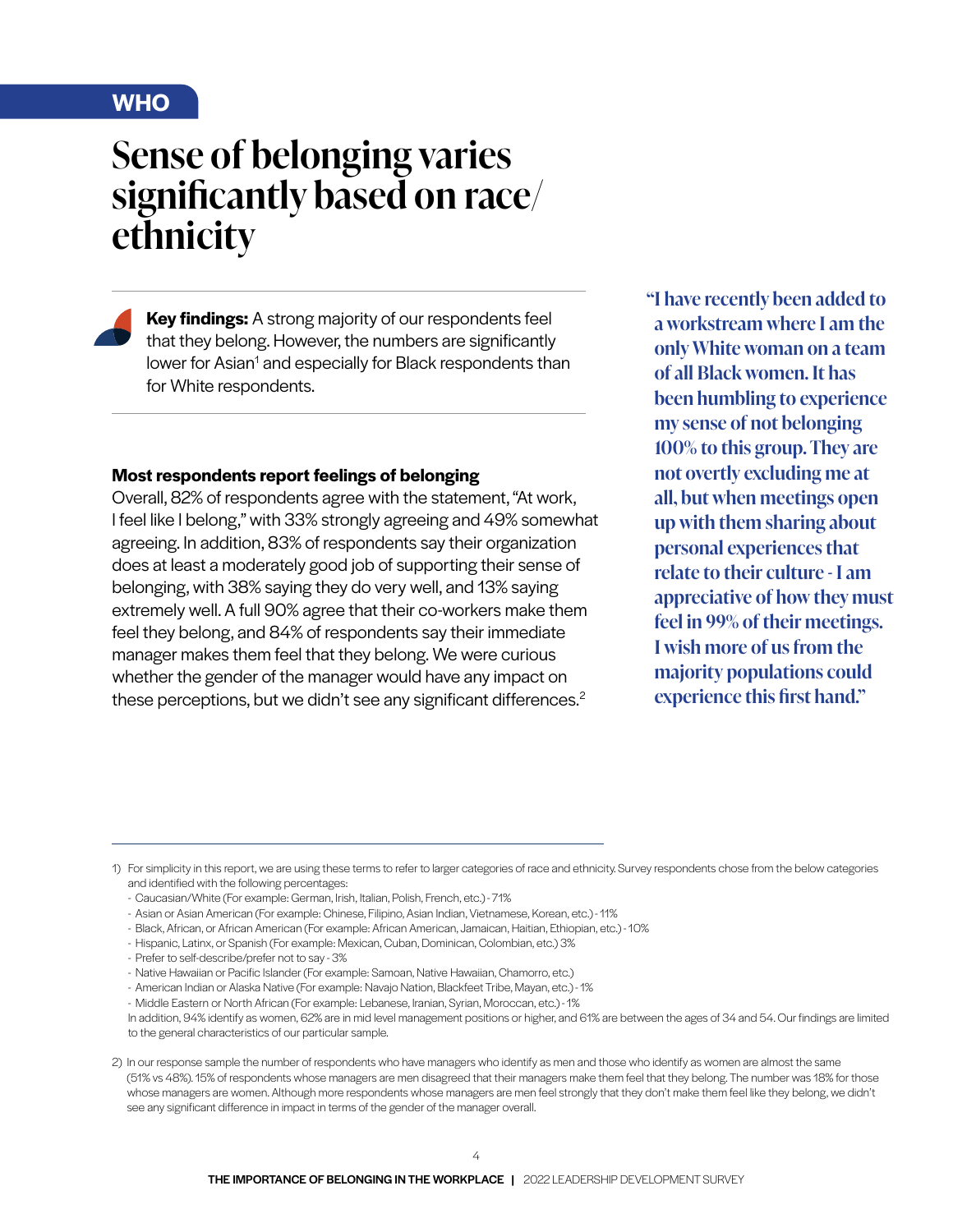#### **There are significant differences based on race/ethnicity**

However, when we break down the responses to all of these questions by race and ethnicity, we see statistically significant variations, especially for respondents who identify as Black, African or African American. Overall, White respondents have the highest ratings, followed by Asian respondents and then Black respondents. Our survey population didn't include statistically significant numbers for other racial and ethnic populations, so we are focusing our analysis only on these groups.

#### **Black respondents are less likely to feel a sense of belonging**

When we look at the statement, "At work, I feel like I belong," 84% of White respondents agree, but only 68% of Black respondents agree. Similarly, 68% of Black respondents agree that their managers make them feel they belong, and 79% agree that their co-workers do the same. These numbers compare with 84% and 90% of White respondents, respectively. When it comes to how their organizations support their sense of belonging, only 62% of Black respondents say moderately well or better, compared with 86% of White respondents. In addition, 20% of Black respondents answer the question on their organization's support with "not well at all." This compares to only 10% of White respondents.

#### **Bias is the key factor**

These respondents say that their managers undermine their sense of belonging by demonstrating bias, not providing them with opportunities for growth, and demonstrating negative interpersonal behaviors towards them like being rude and disrespectful. The top responses for how coworkers undermine their sense of belonging also include demonstrating bias and microaggressions. One respondent said, for example, that coworkers "insist that discrimination does not exist."

#### **Asian respondents also report lower levels of belonging**

Asian respondents show more positive responses than Black respondents, but less positive than White respondents. 77% agree that they feel that they belong, 87% agree their managers make them feel they belong, and 96% agree their coworkers do the same. 49% of Asian respondents say their organization supports their sense of belonging moderately well or better. For the Asian respondents who don't feel that their sense of belonging is supported by managers and/or coworkers, the top reason was also demonstration of bias.

#### **IN THEIR OWN WORDS**

"(When I feel a sense of belonging at work) I am valued, I receive meaningful feedback and I am given equitable opportunities for leadership and advancement-- all without having to navigate microaggressions, concealing my identities or working twice as hard than my colleagues."

"As an African American woman it is just easier to avoid those spaces that are riddled with oppressive racisms, biases, and microaggressions."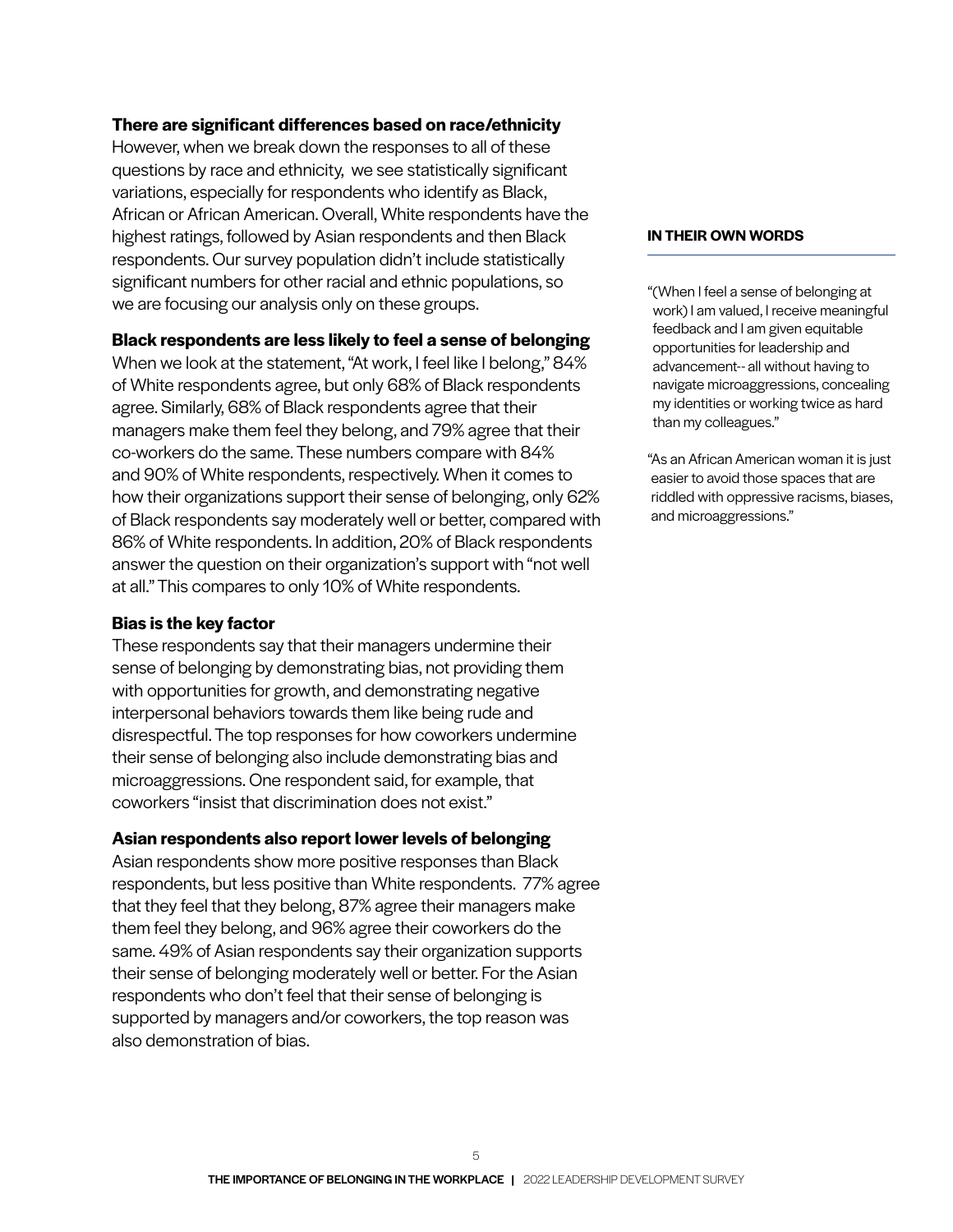### **Race/Ethnicity play an important role in how easy or hard it is to feel a sense of belonging**

We asked our respondents, "Compared to others, do you think it's easier or harder for you to feel a sense of belonging at work?" 61% of Black respondents say it's harder for them (36% somewhat harder and 25% much harder). For Asian respondents, 44% say it's harder (31% somewhat and 13% much harder), while for White respondents, only 23% say it's harder. When we asked why it was harder, 23% of the Black respondents pointed to their racial identity. Other answers include biases and microaggressions, underrepresentation and values differences.

Asians' responses as to why it's harder for them are more diverse, although 15% also pointed to their identity, which makes that the most mentioned reason for this group. Other reasons include personality traits like being shy or introverted, as well as reasons similar to those mentioned by Black respondents.

By contrast, 50% of White respondents think it is easier to feel a sense of belonging (27% responded "the same," and 23% "harder"). For those who think it's easier, the top reason they give is being in the majority group (11%). Other responses include experience or time in the job, their personality, and their job level or position, among others. For the 23% of White respondents who feel that it's harder, the top reasons are lack of collaboration and team cohesion.

These findings support, and provide more granularity to other studies that point to the unique experiences of Black and Asian women in the workplace.<sup>3</sup>







My manager makes me feel I belong



My organization supports my sense of belonging

### See the "Tools" section on p. 14 for more information on what organizations can do to foster belonging.

3) See Formation and Billie Jean King Leadership Initiative (2021), SHRM (2020) annd McKinsey and Leanin.org (2020).

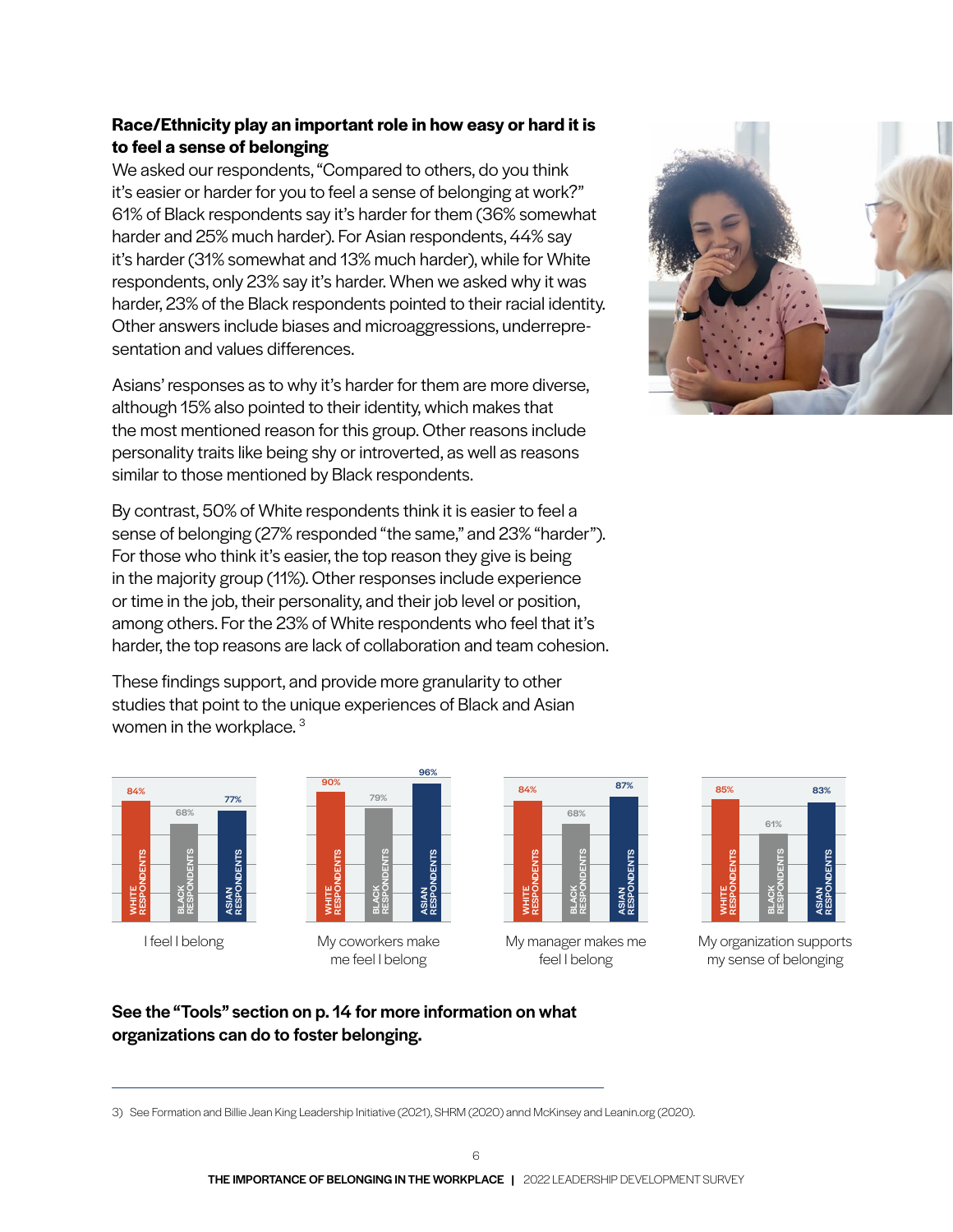## **WHAT**

# **What does it mean to belong at work?**

Key finding: People define belonging at work in terms of being valued and appreciated, being heard and listened to, and being included. They also cite feeling a sense of community and being welcomed as their authentic selves.

#### **Top five qualities of belonging**

#### 1. Being valued

The most common definition of belonging involves being valued and appreciated, which was noted by half of our respondents. In addition to being appreciated, valued and respected as a person, this category includes having their opinions and contributions be respected and valued, feeling that they matter, as well as being recognized and seen. These responses are supported by the 92% of respondents who agreed that "My achievements are recognized" contributes to their sense of belonging.

#### 2. Being included

Being included, whether in social events, or in meetings and decision making is the next most common quality, cited by 31% of our respondents. For those who noted being included in decision making, many were specific about being included when the decisions are important and/or affect them directly.

### 3. Being part of a team

Feeling like a team, working together towards a common goal, and having strong relationships is an important factor for 20% of our respondents. This includes being comfortable with colleagues, having friends or friendly relationships, and feeling cared about as an individual. Perhaps more importantly, 98% of our respondents selected "I work in collaboration with others" as a contributing factor in belonging, making it the top answer to this question.

**"Sense of belonging can be the single most important factor in a job. When it isn't there, it can impact work and home life. In the times that I have not felt a sense of belonging, it actively made me want to quit, and seriously decreased my mental health."**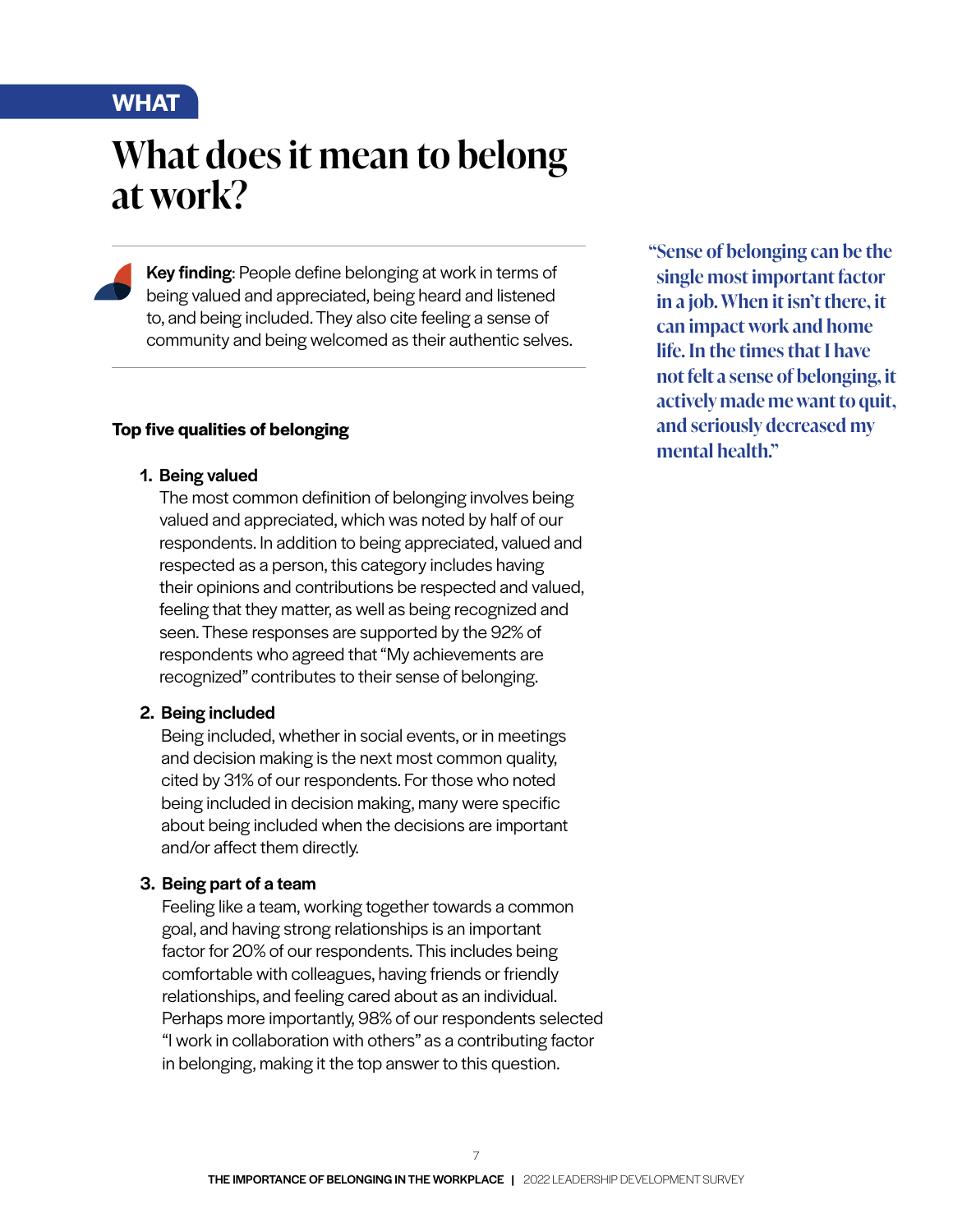#### 4. Being heard

Being heard or listened to is also cited by 20% of our respondents. This group includes respondents who used more active framing like, "My leaders solicit my ideas/ perspective to make sure that my voice is heard," and, "I am able to speak my mind without fear of backlash." This data is supported by the 92% of respondents who agree that, "My leaders solicit my ideas/perspective to make sure that my voice is heard," contributes to their sense of belonging.

#### 5. Being accepted for who they are

Being their authentic self and being accepted and understood as a person is our fifth most important factor, cited by 17% of respondents. Several of these respondents specify an absence of microaggressions or the need to hide part of their identity at work. In the question about what contributes to your sense of belonging when at work, "I am able to be authentic," is our third highest factor, selected by 95% of respondents. A related factor, "I am able to be true to my personal values" is our second highest factor, selected by 97% of respondents.

Taken together, these factors paint a clear picture of what belonging looks like - you are valued, your opinions are sought out, you're included in important decisions, you don't have to hide aspects of who you are, and you have people to collaborate with who care about you as a human being. What our research points out is that these everyday behaviors are critical for reaping the benefits of a workforce that experiences a sense of belonging at work.



#### **IN THEIR OWN WORDS**

#### **When you're at work, what does it mean to belong?**

- "To be included in conversations, planning, etc. To know and understand the goals and to be actively working toward them as a tightly engaged team."
- "Belonging means that I have a peer group that I can reach out to for support. It means that I can 'bring my whole self' to work. I don't have to worry about hiding aspects of my life, like parenthood, that might make me feel less professional or qualified than others. I have mentors who look and have life experiences like me and understand the challenges I face."
- "Not being excluded. I can't tell you how many times over my career I have not been involved in conversations or projects that directly impacted me or that I should be doing. Being on the outside looking in feels terrible."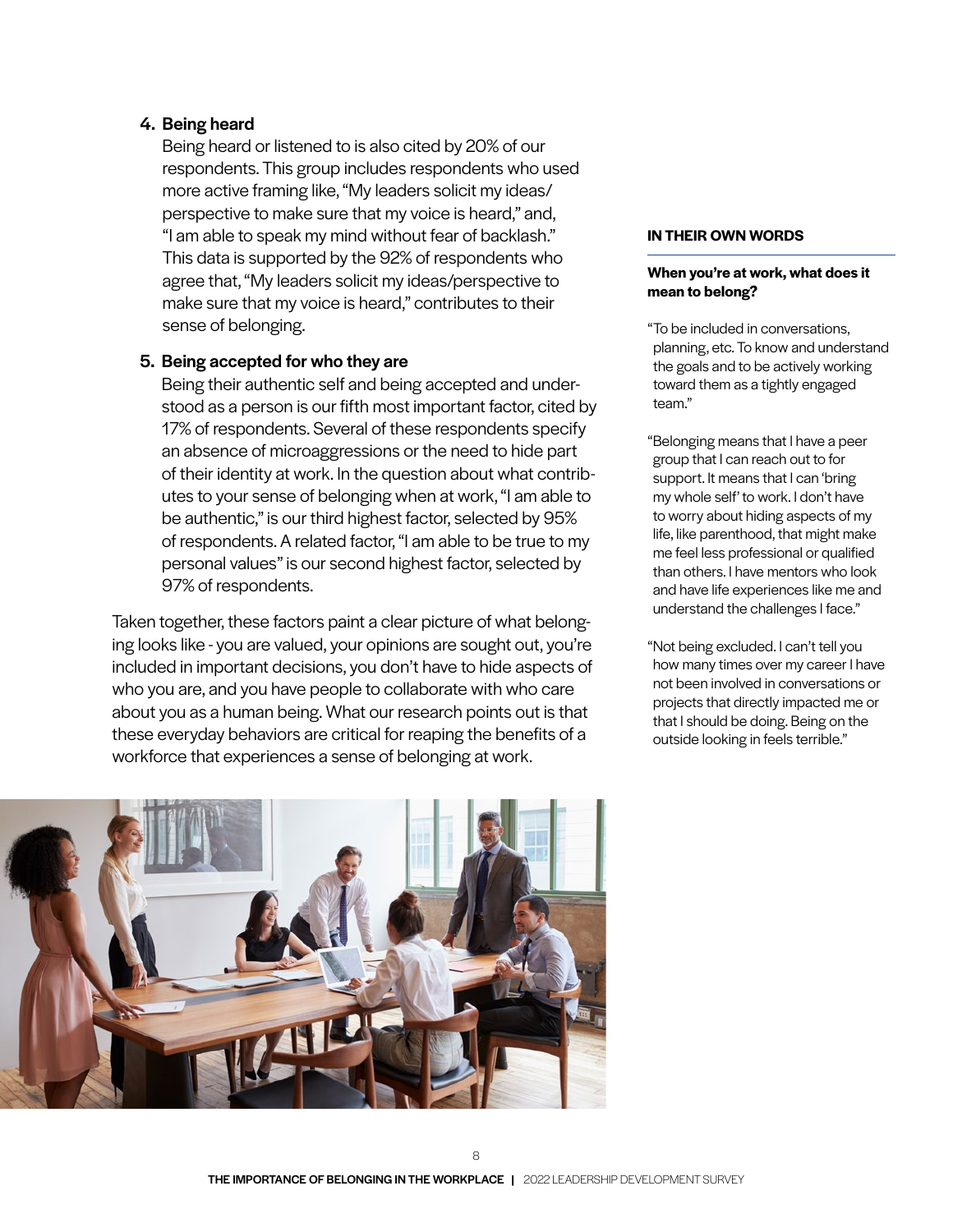## **HOW**

# **Fostering a sense of belonging at work**

Key finding: Authenticity and collaboration are more important than sharing common characteristics with coworkers, even for Black and Asian respondents.

#### **Top 4 factors that contribute to belonging**

In our survey, we asked respondents, "To what extent do you agree that each of the following contributes to your sense of belonging when at work?" Here are the percentages of respondents who agree (strongly or somewhat):

To what extent do you agree that each of the following contributes to your sense of belonging when at work?

| I work in collaboration with others                                                                                                      | 98% |
|------------------------------------------------------------------------------------------------------------------------------------------|-----|
| I am able to be true to my personal values                                                                                               | 97% |
| I am able to be authentic                                                                                                                | 95% |
| I have someone in the office who has my back (i.e. an ally)                                                                              | 95% |
| My leaders solicit my ideas/perspective to make sure that my<br>voice is heard                                                           | 92% |
| My achievements are recognized                                                                                                           | 92% |
| I understand how to navigate the culture of my organization<br>(i.e. the unwritten rules)                                                | 92% |
| I am able to speak my mind without fear of backlash                                                                                      | 90% |
| I have regular opportunities to interact with others on a personal basis                                                                 | 86% |
| I have close friends at work                                                                                                             | 73% |
| I share common characteristics of my social identity with my co-<br>workers (e.g. racial, ethnic/cultural background, educational level) | 70% |

**"When my previous boss came up with the idea that we all have one friend in our group, I frowned on the idea. ...To me work is a place where I come to, I do the job, and find my own network of people and go home.** 

**So when you say belonging at work, I only want to belong as it relates to me having the right tools, the right support system to get the job done and respect while I do the job."**

<sup>4)</sup> Although the top 4 factors are the same across racial and ethnic categories, there are some notable differences in their relative ranking. For White and Black respondents, the top contributing factor is "I am able to be true to my personal values," followed by "I work in collaboration with others." For Asian respondents, "I work in collaboration with others" and "I have someone in the office who has my back (i.e. an ally)" were the top two factors.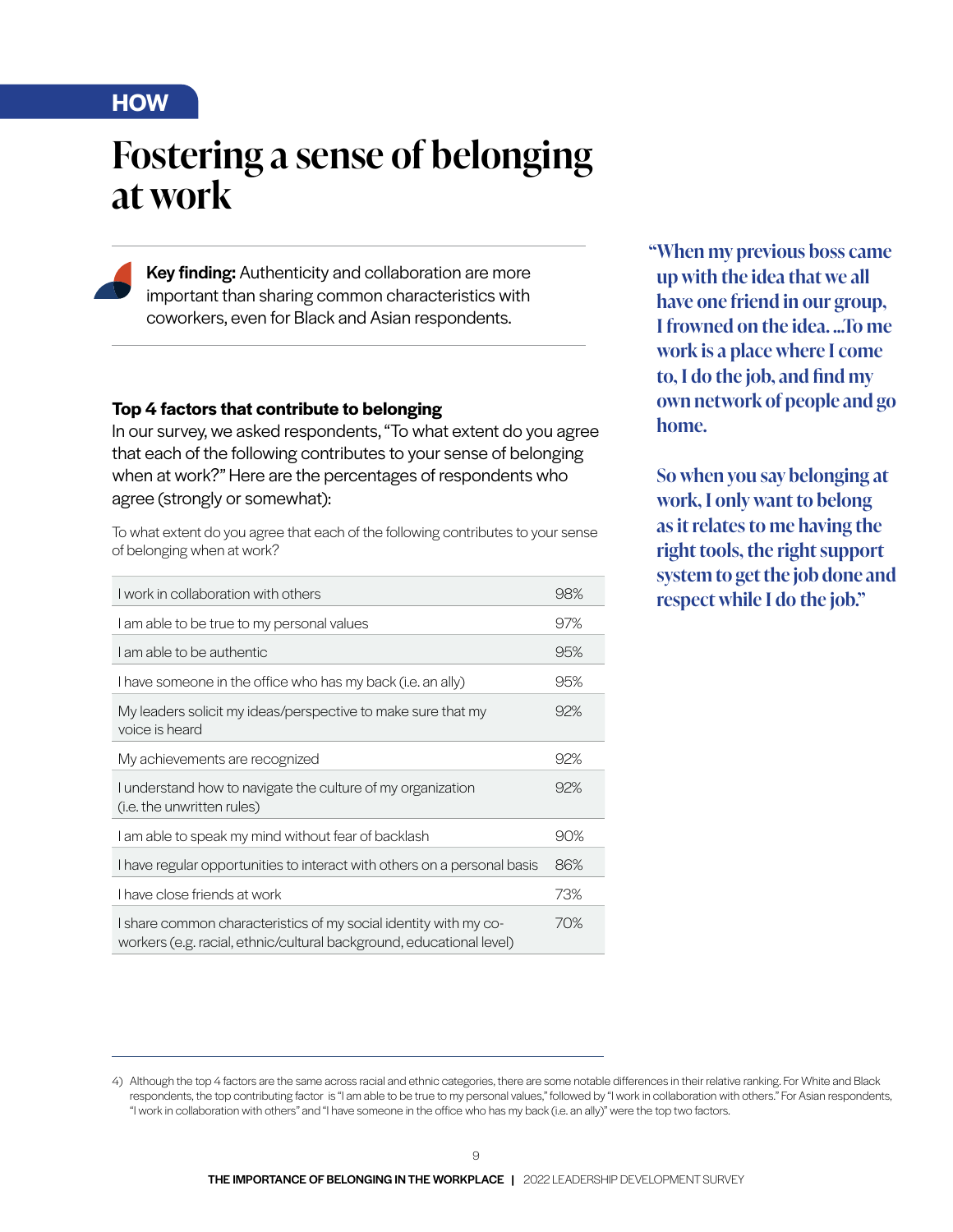#### Collaboration is key

"I work in collaboration with others" is our top response. This finding coincides with the 2020 Deloitte Global Human Capital Trends which emphasized the importance of "forging a stronger link between belonging and organizational performance by *strengthening workers' connections with their teams* and fostering their sense of contribution to meaningful shared goals" (Volini, et. al, 2020, 13. Emphasis added).

Work structures that allow for collaboration introduce people to each other and allow them to know each other. This means that opportunities to increase belonging are inherent in team dynamics, and thus provide "low hanging fruit" for managers and organizations who want to increase a sense of belonging for their team members. As we noted above, many of our respondents included feeling like part of a group, feeling a sense of connection, and collaborating together in their definitions of belonging.

#### Followed closely by being authentic and living your values

"I am able to be authentic" is in the top four factors across all racial and ethnic identities, along with the closely related factor, "I am able to be true to my personal values." Taken together, these factors suggest that the key to fostering belonging is to create psychological safety so that all team members can bring their full and authentic selves to work. The additional dimension that this new research adds is that for belonging, those authentic selves can't just be accepted, but they need to be valued, respected and welcomed.

As we noted in our prior report, The Importance of Authenticity in the Workplace, 12% of our respondents report being able to be extremely authentic at work, with a further 59% saying very authentic. For the remaining group, taking steps to increase their ability to be authentic will have a positive impact on belonging as well. Our data from that survey further showed that for the population we surveyed there weren't significant differences by race/ethnicity in ability to feel authentic at work. However, among those respondents who found it harder to be authentic (17% somewhat harder and 3% much harder), the top reason was being a minority in their team or organization, whether in terms of race, ethnicity, gender and religious belief.

#### **IN THEIR OWN WORDS**

#### **How organizations foster belonging:**

"Build a culture of respect, where knowledge, perspective and values of all employees are celebrated. This gives more employees the visibility needed to connect with others, and ultimately, the platform to add greater value to the organization."

"Small things like a beautiful surrounding, quiet zones to work inside and outside, freedom in organizing work, home office, free tea/coffee, regular town halls (not actually my taste but they try), support for learning and education even not job-related, respectful interactions, regular feedback (to the organization, and bidirectionally in team), christmas gifts, offsite team activities"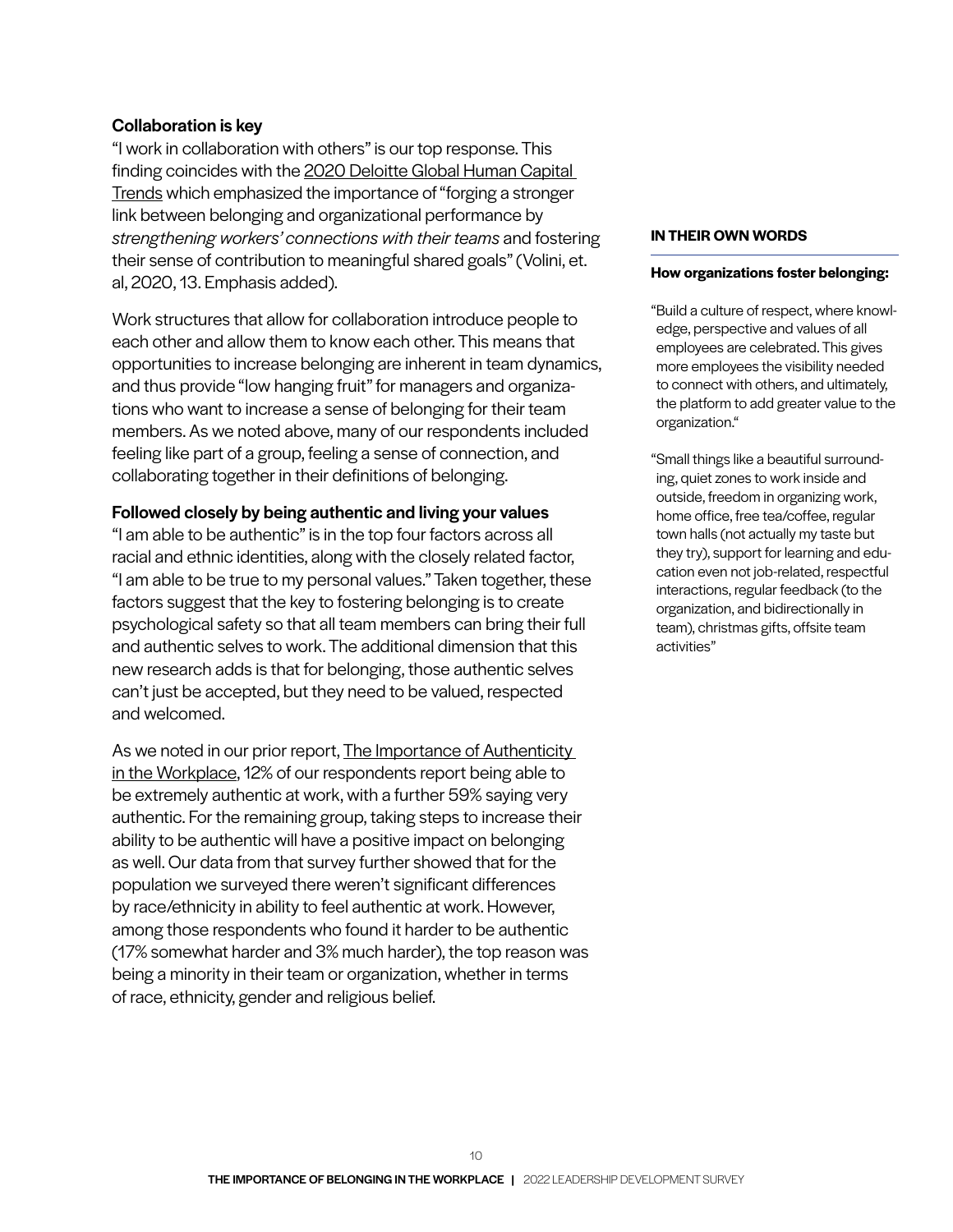This finding is important for Diversity, Equity, and Inclusion efforts, which many organizations have [renamed to include the term](https://www.inclusiveleadership.com/research-insights/what-is-the-b-in-deib/)  [Belonging.](https://www.inclusiveleadership.com/research-insights/what-is-the-b-in-deib/) Although our findings shouldn't be taken to minimize the importance of representation, organizational efforts that address creating a culture and environment that cultivates and fosters authenticity should help increase belonging across race and ethnic groups.<sup>5</sup>

#### Social connection is significantly less critical

Perhaps the most striking finding is that the two factors related to social connection were at the bottom of the list: "I have regular opportunities to interact with others on a personal basis," and "I have close friends at work."

When we look at the responses by racial and ethnic categories, we see the following results for those who strongly agree and somewhat agree.<sup>6</sup>

|                                                                                     | White   | Asian | Black |
|-------------------------------------------------------------------------------------|---------|-------|-------|
| I have regular opportunities to interact with others 89% 87%<br>on a personal basis |         |       | 66%   |
| I have close friends at work                                                        | 73% 77% |       | .57%  |

One hypothesis for why our Black respondents rate these two factors so much lower than other groups is that they have lower expectations for the possibility for social connection in the workplace, where they are significantly underrepresented. Further research would be needed to determine the true cause, however.

Although these are among the bottom three factors, personal connection is still important for belonging. From the write-in definitions, it's clear that having friendly relationships and being cared about as a person also matter for belonging. Sharing of personal information isn't the main driver, but a consequence of those friendly relationships that allow people to connect on a personal level. Individuals can choose what they want to share, but the key is genuine and sincere interest. Colleagues should be friendly with each other, but they don't need to be "best friends."

#### **IN THEIR OWN WORDS**

#### **How organizations foster belonging:**

"A strong focus on equity and building a culture of being inclusive to all supportive of opening up difficult conversations and committed to change."

"Be more transparent. Be honest about what you value, and what needs to be addressed. And stop pretending the rest of us don't notice."

"Seek more input from the less represented groups of people to share feedback and allow them to be a part of the solution."

<sup>5)</sup> A study by the HR Research Institute (2019) found that "Feeling free to be myself at work" was one of the top drivers of a sense of belonging. 6) Respondents were only given four response options: strongly agree, somewhat agree, somewhat disagree and strongly disagree.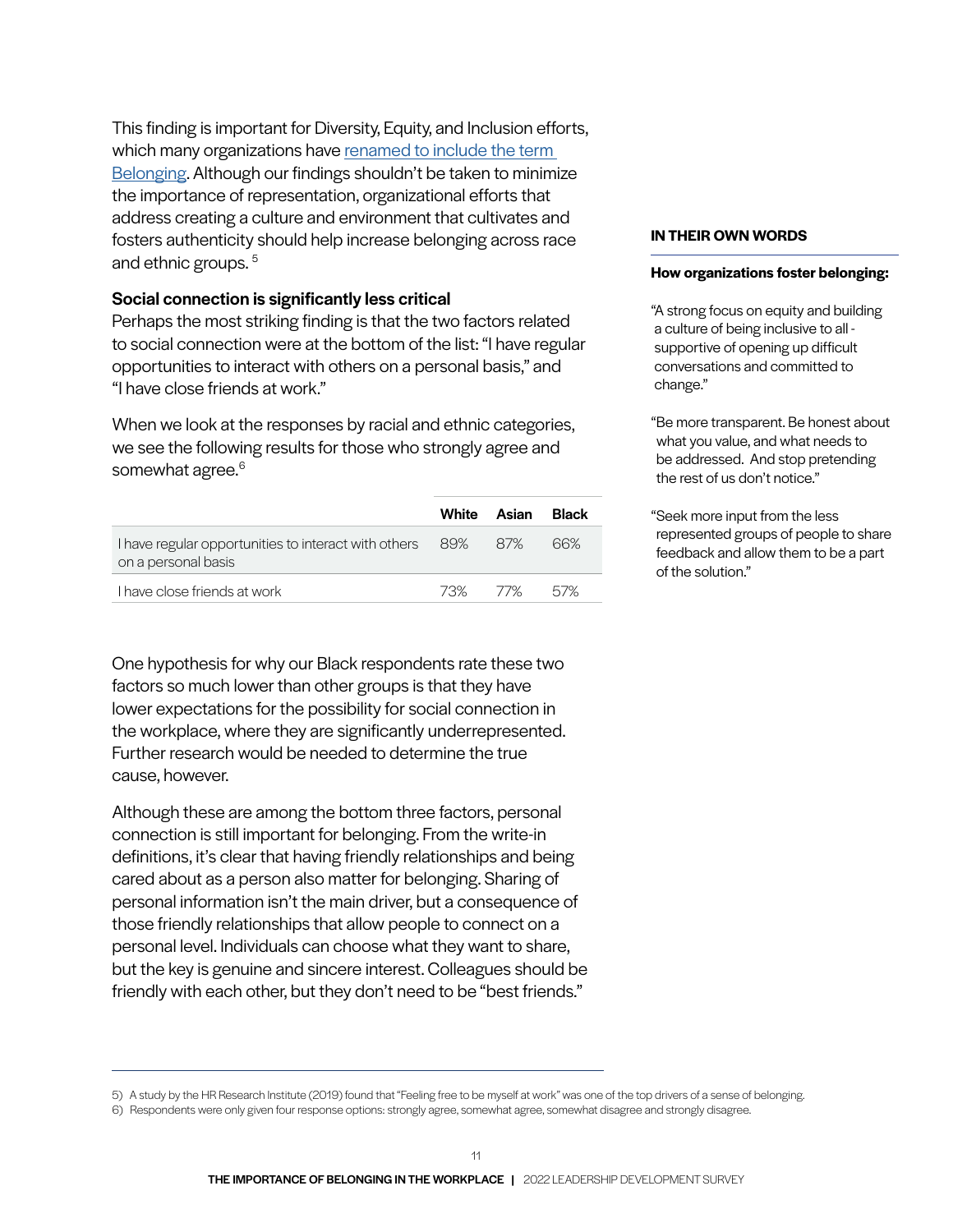It's interesting to contrast this data with Gallup's finding that, "I have a best friend at work," is the single biggest predictor of engagement, and that it's particularly important for women. In fact our findings reinforce the takeaway from Gallup's data:

"The best employers recognize that people want to build meaningful friendships and that company loyalty is built on these relationships. But friendships at work need to be put in the proper context.7 Managers should not try to manufacture friendships or to make everyone be friends. Rather, they should create situations where people can get to know each other."

Ultimately both sets of data support the importance of cultures of inclusion and belonging, and creating opportunities for employees to create personal connections that make their work more meaningful and worthwhile.



7) https://www.gallup.com/workplace/356045/q12-question-summary.aspx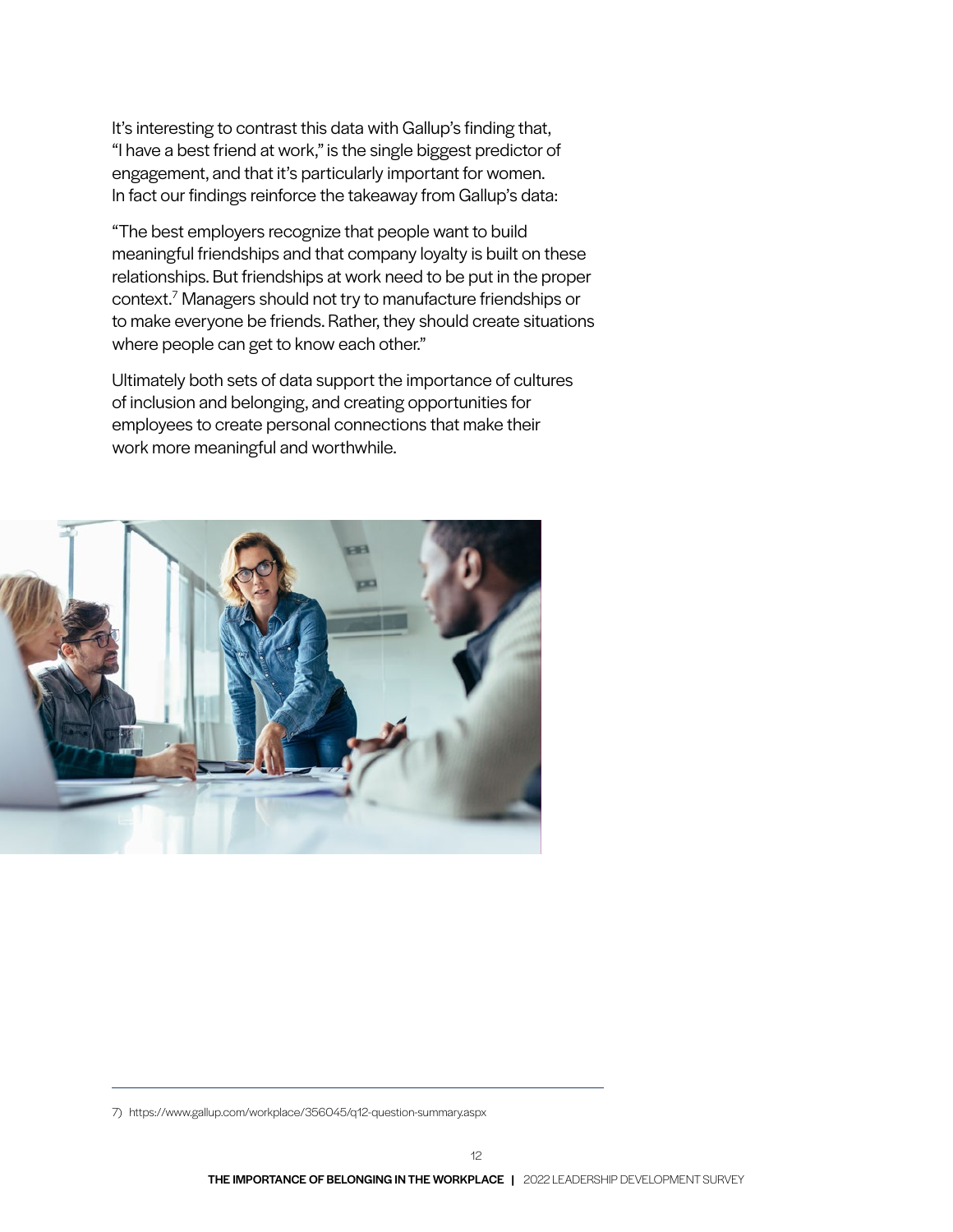#### Sharing social identity is the lowest rated factor

We were fascinated to see that "I share common characteristics of my social identity with my co-workers" was the lowest ranked factor (although still important to 70% of respondents.) Looking at the responses by different racial and ethnic categories, provides a more nuanced view. We found that this factor is more important for Black and Asian respondents than it is for White respondents: 79% of Black respondents and 71% of Asian respondents agreed, compared with only 68% of White respondents. Of the 22% of respondents who strongly agree that sharing social identity is a top contributor to sense of belonging, 51% are Black, 21% are Asian, and only 18% are White.

Again, these findings should not be interpreted to downplay the importance of representation. However, they show that in organizations that haven't met their goals around representation, taking steps to increase belonging can substantially support the engagement, confidence and happiness of people who identify with underrepresented social identities.



#### **BELONGING IS ALSO A PERSONAL CHOICE**

One of our objectives in creating this survey was to understand the individual's role in their own sense of belonging. Our theory was that regardless of the efforts an organization makes to cultivate an environment of belonging, if the individual doesn't feel it (or doesn't care for the efforts), then it won't matter. This aspect of belonging was raised by some of our respondents. Although it was a small number, those who did made sure to add this point at the very end of a long survey. Some of the responses were:

- I think that it begins with me to ensure I feel this way. I should not let how others perceive how I feel, I need to be accountable for ensuring this.
- A lot of it comes from within--the more confident I feel, the more I feel I belong (am legitimate).
- I used to think it was only the environment and people around me that contributed to a sense of belonging but now 15 years into my career and having worked across industries during this time, I also chose to belong somewhere.

This confirms that the work of cultivating a sense of belonging is not uni-dimensional - organizations, managers, co-workers and individuals all have a role to play. It's important to bear in mind, however, that some individuals, especially BIPOC women, may have already been "traumatized" by prior, negative experiences. In the words of one of our respondents "I am comfortable speaking up, taking chances, and self initiating but I recognize that not all people feel that way and (some) have had negative experiences in their past that have instilled fear in them. This … inhibits their ability to feel that they belong." This is another reason why organizations and managers must prioritize their role in creating cultures of belonging.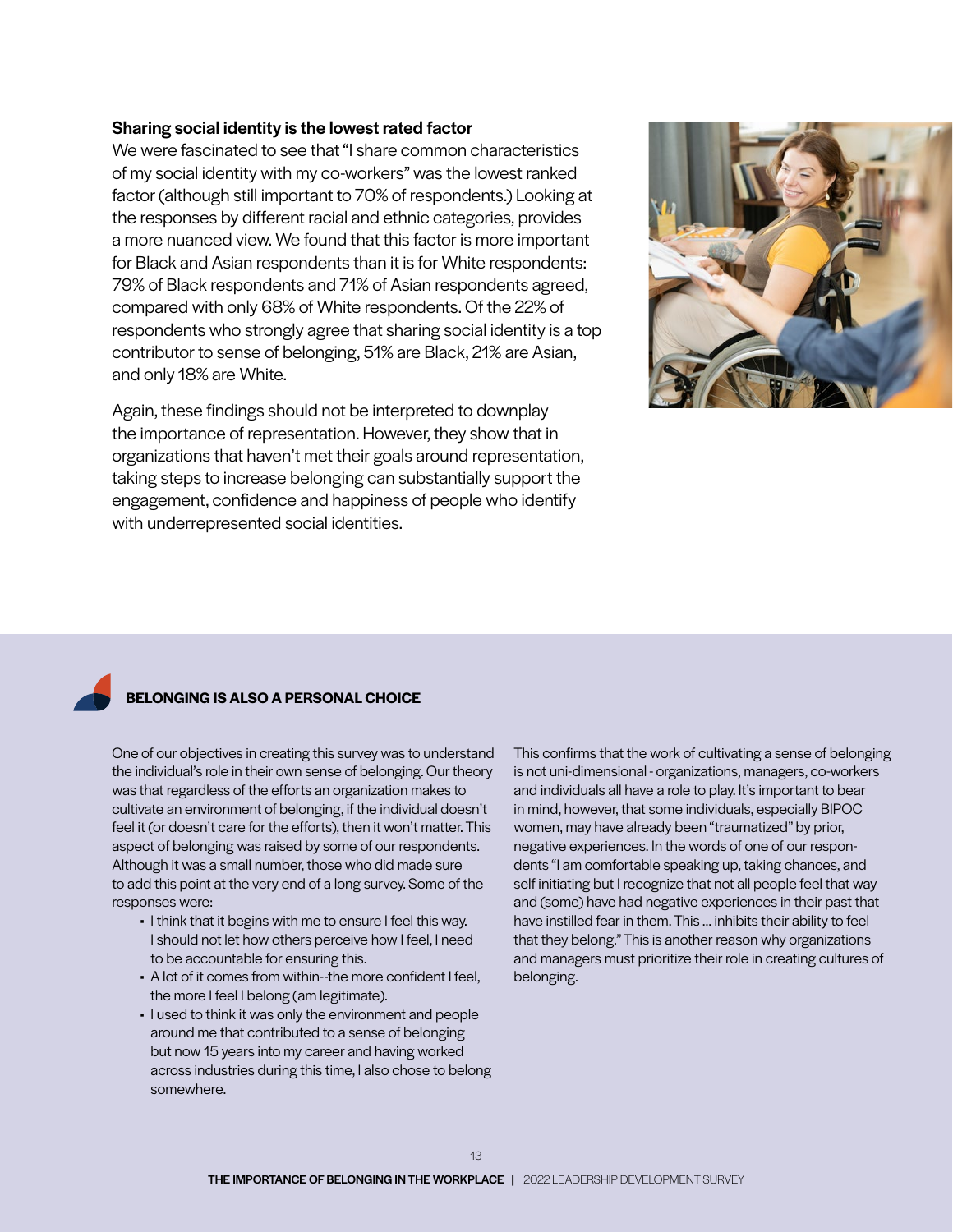# **TOOLS**

# **Belonging-building tools for individuals, managers and organizations**

**Key findings:** We offer the following tools for creating more belonging at work, whether as an individual, a manager, or on behalf of the organization. These tools are derived from the data in this study, insights gained from our survey results, suggestions offered by our respondents, and our own expertise.

**"It takes a village. It's not all just about my supervisor. It's about a team committing to shared goals and values and then acting those out in behaviors that create a sense of belonging."**

#### **TOOLS FOR INDIVIDUALS**

**Bring your authentic self to work:** If you feel it is safe to do so, and you aren't fully authentic at work today, experiment with sharing more about your personal values and who you are. Find ways to be more open, honest and vulnerable, without crossing the line into oversharing. See our report on The Importance of Authenticity in the Workplace for lots more information on how to be more authentic at work. If you don't feel safe to be authentic in your workplace, it may be time to consider other options.

**Speak up:** Look for opportunities to share your opinion and make yourself more visible. If you find that challenging, consider asking for support from allies and others who can make space for you to enter the conversation.

Build connection with your colleagues: Look for opportunities to join group projects and to connect socially. Expand your network beyond the people you interact with all the time, and include others who you see are being left out.

Increase your awareness of microaggressions and bias: Biases and microaggressions negatively impact others' sense of belonging, among other harms that they cause. Educate yourself about these topics and use your learning to be mindful of how you interact with your colleagues. Be part of the solution in cultivating others' sense of belonging. Our Inclusive Leader's Playbook (available on Amazon) has many resources to help.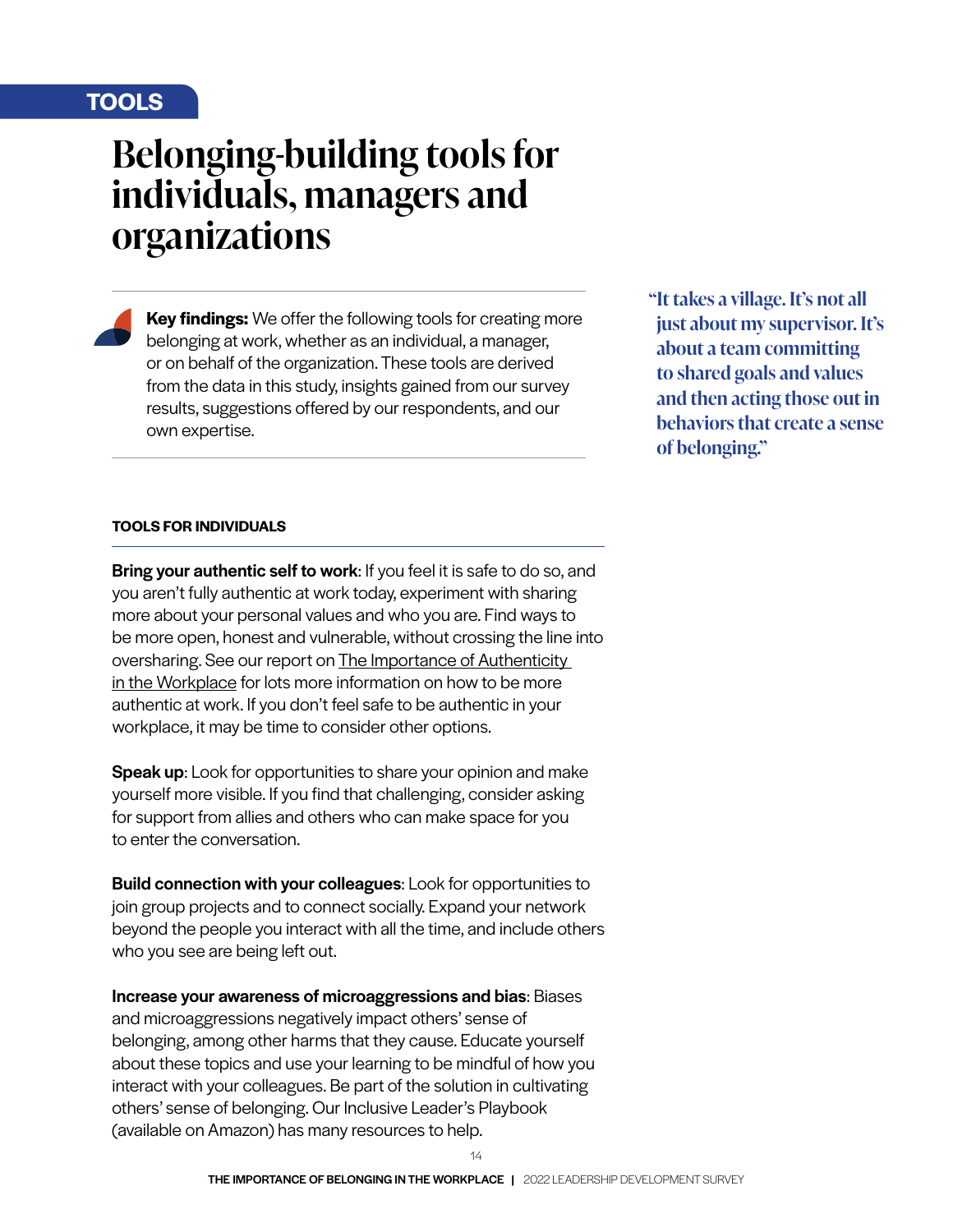Engage in Employee Resource Groups (ERG): ERGs are a great way to connect with people you don't work with everyday, and to learn more about people with social identities that are different from your own. If your organization doesn't currently have an ERG or equivalent, investigate starting one.

#### **TOOLS FOR MANAGERS**

Show that you value your team members: Value your direct reports' perspectives by soliciting their opinions, thoughts and insights when making decisions. This is the top response from respondents about how managers make them feel that they belong. When you genuinely solicit ideas and listen to them, you are recognizing the value that your team members bring.

Be intentional about including everyone: Look at who you're communicating with, whom you invite to meetings, whom you meet for lunch or coffee, and whom you see on a daily basis. Be intentional about not leaving anyone out and be careful not to play favorites.

Communicate regularly: Schedule regular meetings and communicate openly and transparently with all of your team members.

Create psychological safety: Ensure that all team members can be heard, can make mistakes, and can raise concerns and unpopular opinions without fear of retaliation or ridicule.

Recognize contributions in ways that are meaningful to the individual: Different people prefer different kinds of recognition, and knowing what people prefer is part of showing that you see and value them as individuals. If you don't know what they would find meaningful, ask!

**Encourage collaborative work:** To the extent that it makes sense for the business operation, look for opportunities for people to work together and/or collaborate on specific aspects of their work.

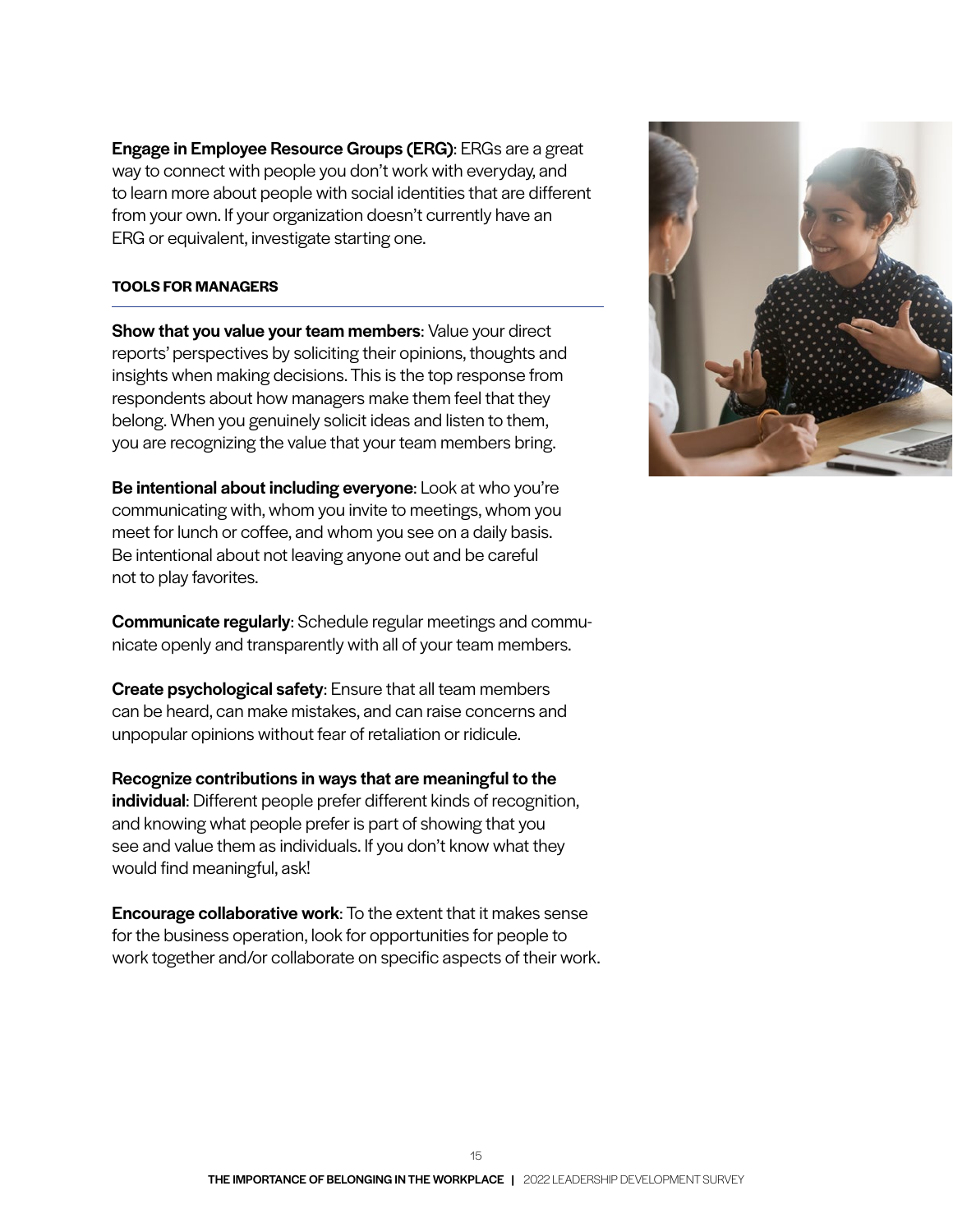Demonstrate that you care: Check in with team members individually; inquire how they are, how they are doing professionally and personally. Ask how you may best support them. Without oversharing, find opportunities to tell them a bit about yourself as well.

Be your authentic self and support others' ability to be authentic: Create a culture of psychological safety and bring your authentic self to work. Our report on The Importance of Authenticity in the Workplace provides more details and suggestions.

Create opportunities for your team to socialize: Find opportunities that work for all team members to socialize and chat. Make it part of your business day so that you aren't placing an extra burden on people who have caregiving responsibilities or other barriers to meeting outside of regular business hours.

#### **TOOLS FOR ORGANIZATIONS**

Adopt organizational policies that value diversity, equity, inclusion and belonging (DEIB): Demonstrate that the organization truly values these policies by having the top leadership articulate, model, and reward the behaviors of inclusive leadership. Support the policies by allocating budget for programs geared towards DEIB.

Create practices and norms that allow your employees to be **authentic:** See our report on The Importance of Authenticity in the Workplace for more tools on how to foster authenticity in your organization.

Develop a culture of transparent and open communication that encourages voices to be heard. Hold community meetings and/or establish other mechanisms to inform everyone of what's going on in the organization and to solicit input.

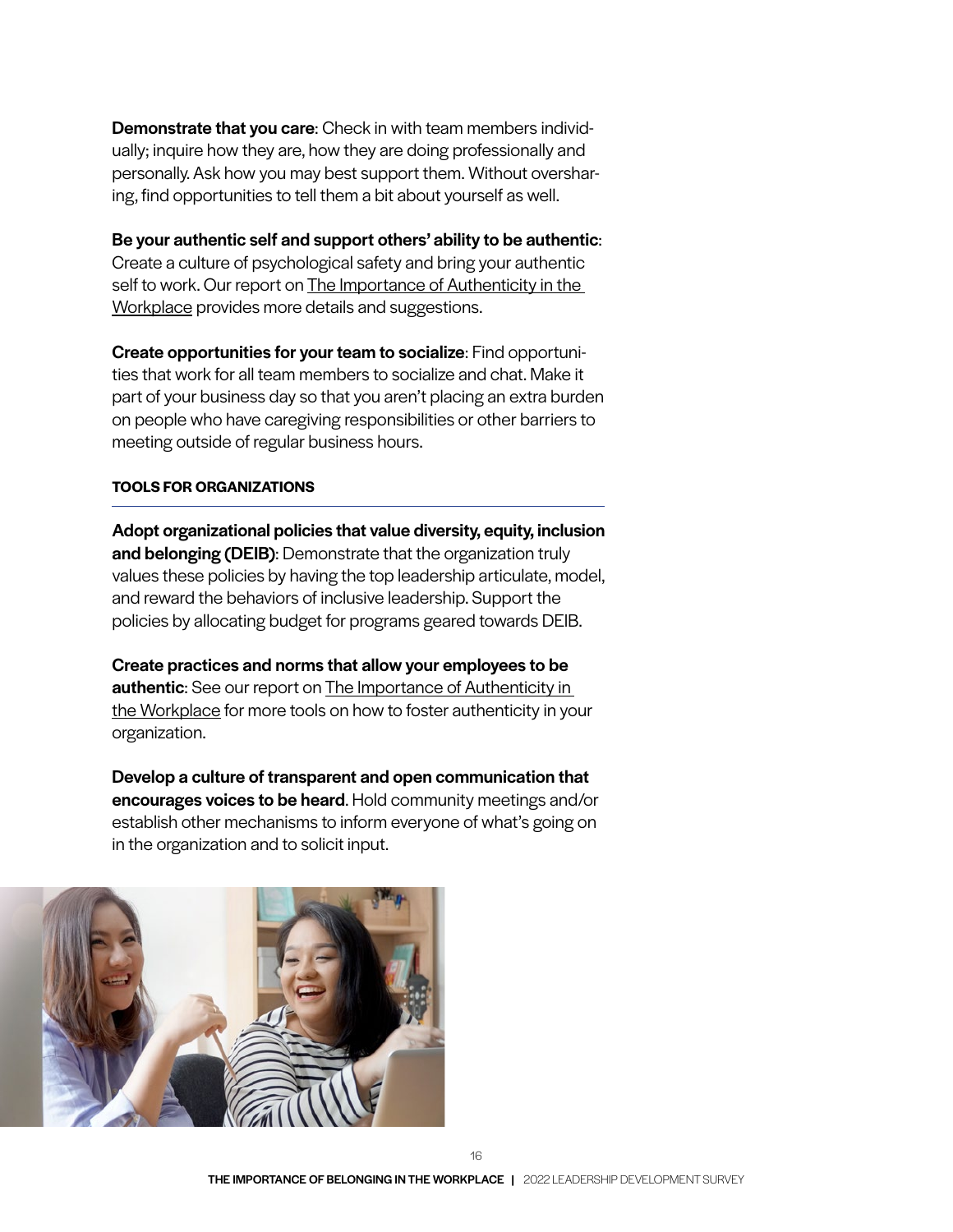Create and support Employee Resource Groups: Encourage employees to participate and give them time and space to meet. Demonstrate your support by allocating resources, including budget.

Conduct belonging and engagement surveys: Regular surveys can highlight strengths and opportunities to increase belonging and engagement among employees. Use the results to address the issues raised, and communicate about both opportunities and strengths with the organization.

Encourage collaborations across teams and departments: These allow employees to get to know others outside of their immediate teams.

Implement allyship, mentorship, and sponsorship programs: Having an ally/someone who has my back is one of the top factors that foster a sense of belonging.

Enact a zero tolerance policy for bullying, aggression, favoritism, disrespect, and other toxic behaviors: People who engage in toxic behaviors shut down engagement and contribution from those around them.



#### AUTHORS

#### DR. MARIA ELENA RIVERA-BECKSTROM

#### Research Associate, Simmons University Institute for Inclusive Leadership

Dr. Maria Elena Rivera-Beckstrom, also known as Annelle, conducts research to support the development of thought leadership for the Institute's practice areas. She also teaches and engages in research and publication on comparative legal culture. Annelle is the coauthor of The Importance of Authenticity in the Workplace, as well as the forthcoming article, "*What's Power Got to do With it? Seeking gender-equity in organizations through male ally initiatives*" in the Advancing Women in Leadership Journal, among other publications.

#### ELISA VAN DAM

#### Vice President, Allyship & Inclusion, Simmons University Institute for Inclusive Leadership Drawing on her expertise in gender equity and women's leadership, Elisa creates innovative programming that develops the mindset and skills of leaders at all stages of life so they can foster gender parity and cultures of inclusion. Elisa is a coauthor of The Inclusive Leader's Playbook: The Work of the Inclusive Leader<sup>™.</sup> In addition to collaborating with Annelle on The Importance of Authenticity in the Workplace, Elisa is a coauthor on several publications, including Professional Women and Confidence: A New Understanding of the "Gap" (October 2017) and Women's Experiences with "Male Allies" (November 2018).



#### ABOUT US

Our mission is to develop the mindset and skills of leaders at all stages of life so they can foster gender parity and cultures of inclusion. We offer research-driven programming for individuals and leadership journeys for entire organizations.

Learn more:

inclusiveleadership.com